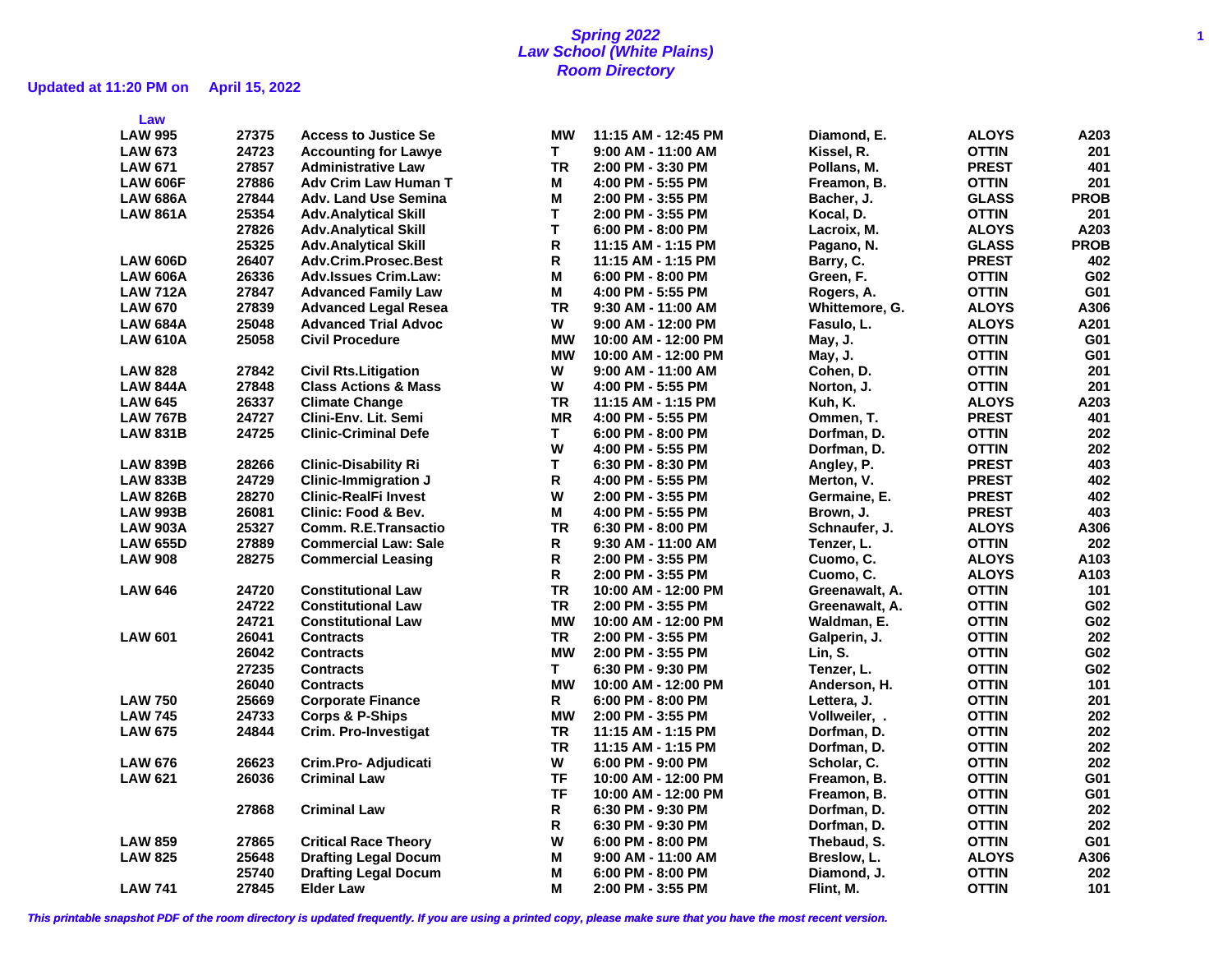### **Spring 2022 2 Law School (White Plains) Room Directory**

# **Updated at 11:20 PM on April 15, 2022**

| <b>LAW 797W</b> | 27876 | <b>Env Law Sem Env Righ</b> | М         | 2:00 PM - 3:55 PM     | May, J.           | <b>PREST</b> | 403  |
|-----------------|-------|-----------------------------|-----------|-----------------------|-------------------|--------------|------|
| <b>LAW 797N</b> | 27841 | <b>Env. Dispute Resolut</b> | МW        | 9:30 AM - 11:00 AM    | Bacher, J.        | <b>PREST</b> | 401  |
|                 |       |                             | <b>MW</b> | 9:30 AM - 11:00 AM    | Bacher, J.        | <b>PREST</b> | 401  |
| <b>LAW 856</b>  | 25046 | <b>Env. Law Survey</b>      | <b>MW</b> | 11:15 AM - 12:45 PM   | Erwin, J.         | <b>PREST</b> | 401  |
| <b>LAW 857</b>  | 27852 | Env. Skills & Practi        | <b>TR</b> | 9:00 AM - 11:00 AM    | Galperin, J.      | <b>PREST</b> | 401  |
| <b>LAW 700</b>  | 27293 | <b>Estate Planning</b>      | W         | 9:00 AM - 11:00 AM    | Soojian, J.       | <b>ALOYS</b> | A203 |
| <b>LAW 649</b>  | 27888 | <b>Evidence</b>             | R         | 6:30 PM - 9:30 PM     | Muller, A.        | <b>OTTIN</b> | G02  |
| <b>LAW 694S</b> | 26697 | <b>Ext Family Court Sem</b> | W         | 4:00 PM - 5:55 PM     | Alter, T.         | <b>PREST</b> | 403  |
| <b>LAW 764S</b> | 26689 | <b>Ext Federal Judicial</b> | W         | 4:00 PM - 5:55 PM     | Beane, J.         | <b>OTTIN</b> | G02  |
| <b>LAW 710S</b> | 26693 | <b>Ext Honors Prosecuti</b> | W         | 6:00 PM - 8:00 PM     | Barry, C.         | <b>PREST</b> | 403  |
|                 |       |                             | W         | 6:00 PM - 8:00 PM     | Barry, C.         | <b>PREST</b> | 403  |
| <b>LAW 798S</b> | 26691 | <b>Ext State Judicial S</b> | М         | $6:00$ PM - $8:00$ PM | Passidomo, P.     | <b>OTTIN</b> | G01  |
| <b>LAW 609S</b> | 27863 | <b>Ext: Social Justice</b>  | Т         | 6:00 PM - 8:00 PM     | Scherz, M.        | <b>PREST</b> | 401  |
| <b>LAW 786S</b> | 26687 | <b>Externship Corporate</b> | Т         | 4:00 PM - 5:55 PM     | Kendy Jr., J.     | <b>PREST</b> | 403  |
| <b>LAW 799S</b> | 26695 | <b>Externship Prosecuti</b> | R         | 4:00 PM - 5:55 PM     | Barry, C.         | <b>PREST</b> | 403  |
| <b>LAW 901S</b> | 26681 | <b>Externship Real Esta</b> | R         | 4:00 PM - 5:55 PM     | Cuomo, C.         | <b>OTTIN</b> | 101  |
| <b>LAW 821S</b> | 26685 | <b>Extship Environmenta</b> | М         | 6:00 PM - 8:00 PM     | Albin, J.         | <b>ALOYS</b> | A203 |
| <b>LAW 712</b>  | 26078 | <b>Family Law</b>           | S         | 9:30 AM - 12:30 PM    | Ben Asher, N.     | <b>OTTIN</b> | 202  |
| <b>LAW 706</b>  | 27266 | <b>Fed. Courts and Juri</b> | <b>MW</b> | 11:15 AM - 12:45 PM   | Simon, M.         | <b>PREST</b> | 403  |
| <b>LAW 684B</b> | 27290 | <b>Fed. Crim. Pretrial</b>  | W         | 4:00 PM - 8:00 PM     | Meringolo, J.     | <b>ALOYS</b> | A306 |
| <b>LAW 713</b>  | 27860 | Fed.Income Tax II (C        | М         | 6:00 PM - 9:00 PM     | Rickert, B.       | <b>OTTIN</b> | 201  |
| <b>LAW 759</b>  | 28293 | <b>Feminist Legal Theor</b> | W         | 9:00 AM - 11:00 AM    | Crawford, B.      | <b>PREST</b> | 403  |
| <b>LAW 745A</b> | 25874 | <b>Financial Services C</b> | <b>MW</b> | 4:30 PM - 5:55 PM     | Shahmanesh, J.    | <b>OTTIN</b> | 101  |
| <b>LAW 819</b>  | 27890 | <b>Health Sem: Healthca</b> | W         | 4:00 PM - 5:55 PM     | Martin, L.        | <b>OTTIN</b> | G01  |
| <b>LAW 867A</b> | 27867 | <b>Healthcare Lawyering</b> | R         | 6:00 PM - 8:00 PM     | Van Demark, D.    | <b>PREST</b> | 401  |
| <b>LAW 669</b>  | 27846 | <b>International Human</b>  | W         | 2:00 PM - 3:55 PM     | McDonnell, T.     | <b>PREST</b> | 401  |
| <b>LAW 698</b>  | 26089 | <b>International Law</b>    | T.        | 2:00 PM - 3:55 PM     | McDonnell, T.     | <b>ALOYS</b> | A306 |
|                 |       |                             | R         | 2:00 PM - 3:55 PM     | McDonnell, T.     | <b>OTTIN</b> | 201  |
| <b>LAW 824</b>  | 25647 | <b>Law Practice Managem</b> | W         | 6:00 PM - 9:00 PM     | Rivera, W.        | <b>OTTIN</b> | 201  |
| <b>LAW 919</b>  | 26622 | Lawyering                   | F         | $9:00$ AM - 1:15 PM   | Fasulo, L.        | <b>OTTIN</b> | 201  |
|                 | 26621 | Lawyering                   | F.        | $9:00$ AM - 1:15 PM   | Schulman, E.      | <b>OTTIN</b> | 202  |
|                 | 27280 | Lawyering                   | <b>TR</b> | 6:00 PM - 8:00 PM     | Schulman, E.      | <b>OTTIN</b> | G01  |
| <b>LAW 622C</b> | 25119 | <b>Legal Skills I</b>       | М         | 2:00 PM - 3:30 PM     | Widulski, P.      | <b>ALOYS</b> | A306 |
|                 |       |                             | М         | 2:00 PM - 3:30 PM     | Widulski, P.      | <b>ALOYS</b> | A306 |
|                 |       |                             | R         | 11:15 AM - 12:45 PM   | Widulski, P.      | <b>ALOYS</b> | A306 |
|                 |       |                             | R         | 11:15 AM - 12:45 PM   | Widulski, P.      | <b>ALOYS</b> | A306 |
|                 | 25120 | <b>Legal Skills I</b>       | Μ         | 2:00 PM - 3:30 PM     | Gribetz-Feder, T. | <b>OTTIN</b> | G01  |
|                 |       |                             | М         | 2:00 PM - 3:30 PM     | Gribetz-Feder, T. | <b>OTTIN</b> | G01  |
|                 |       |                             | R         | 11:15 AM - 12:45 PM   | Gribetz-Feder, T. | <b>OTTIN</b> | G01  |
|                 |       |                             | R         | 11:15 AM - 12:45 PM   | Gribetz-Feder, T. | <b>OTTIN</b> | G01  |
| <b>LAW 622D</b> | 25125 | <b>Legal Skills II</b>      | W         | 2:00 PM - 3:30 PM     | Piscionere, T.    | <b>ALOYS</b> | A306 |
|                 |       |                             | W         | 2:00 PM - 3:30 PM     | Piscionere, T.    | <b>ALOYS</b> | A306 |
|                 |       |                             | W         | 2:00 PM - 3:30 PM     | Piscionere, T.    | <b>ALOYS</b> | A306 |
|                 |       |                             | F         | 11:15 AM - 12:45 PM   | Piscionere, T.    | <b>ALOYS</b> | A306 |
|                 |       |                             | F         | 11:15 AM - 12:45 PM   | Piscionere, T.    | <b>ALOYS</b> | A306 |
|                 |       |                             | F         | 11:15 AM - 12:45 PM   | Piscionere, T.    | <b>ALOYS</b> | A306 |
|                 | 25129 | <b>Legal Skills II</b>      | T         | 11:15 AM - 12:45 PM   | Barry, C.         | <b>PREST</b> | 403  |
|                 |       |                             | T         | 11:15 AM - 12:45 PM   | Barry, C.         | <b>PREST</b> | 403  |
|                 |       |                             | T         | 11:15 AM - 12:45 PM   | Barry, C.         | <b>PREST</b> | 403  |
|                 |       |                             | F         | 9:30 AM - 11:00 AM    | Barry, C.         | <b>PREST</b> | 403  |

**This printable snapshot PDF of the room directory is updated frequently. If you are using a printed copy, please make sure that you have the most recent version.**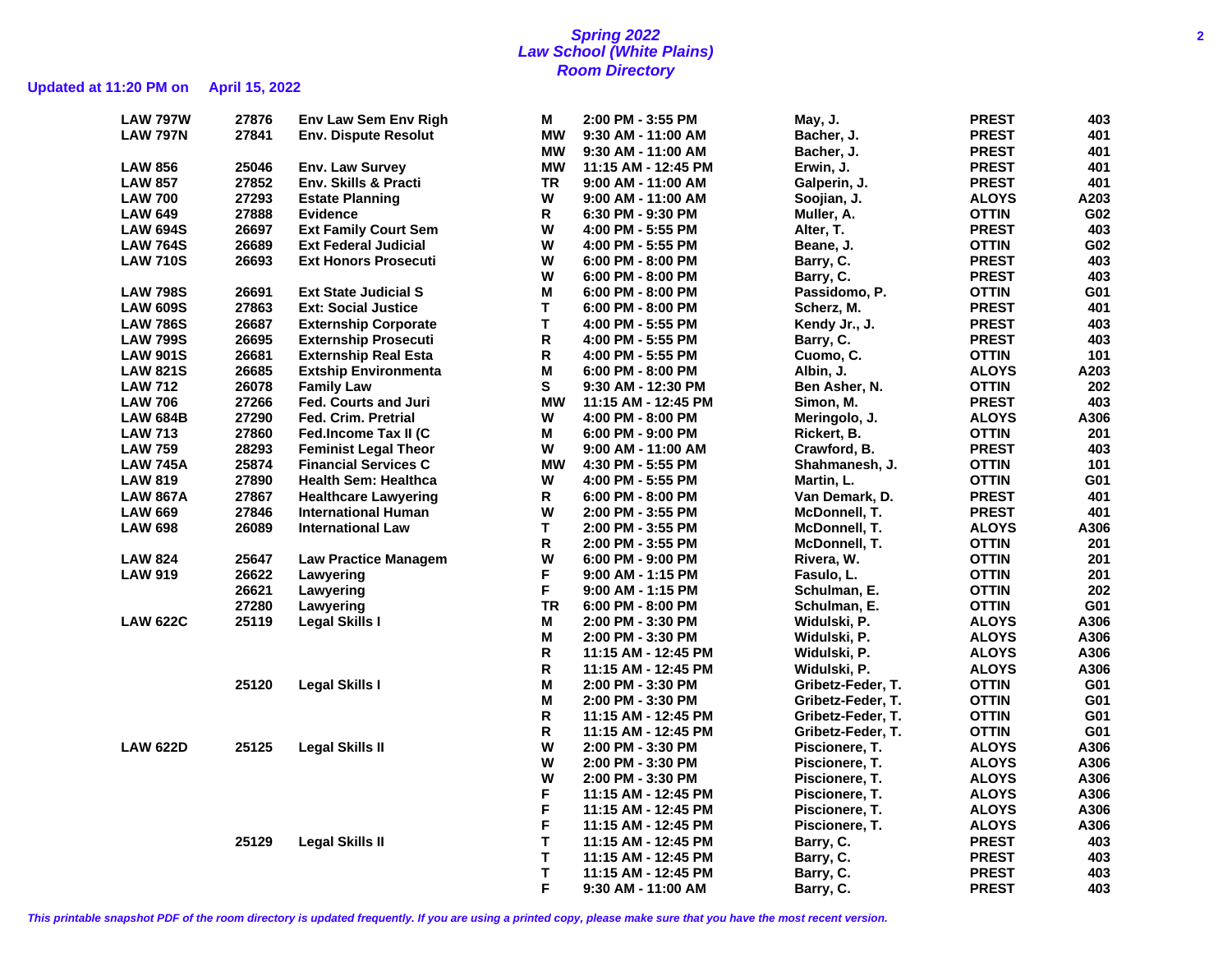### **Spring 2022 3 Law School (White Plains) Room Directory**

**Updated at 11:20 PM on April 15, 2022**

|       |                        | F       | 9:30 AM - 11:00 AM   | Barry, C.         | <b>PREST</b> | 403         |
|-------|------------------------|---------|----------------------|-------------------|--------------|-------------|
|       |                        | F       | 9:30 AM - 11:00 AM   | Barry, C.         | <b>PREST</b> | 403         |
| 25130 | <b>Legal Skills II</b> | T       | 11:15 AM - 12:45 PM  | Gribetz-Feder, T. | <b>GLASS</b> | <b>PROB</b> |
|       |                        | T       | 11:15 AM - 12:45 PM  | Gribetz-Feder, T. | <b>GLASS</b> | <b>PROB</b> |
|       |                        | T       | 11:15 AM - 12:45 PM  | Gribetz-Feder, T. | <b>GLASS</b> | <b>PROB</b> |
|       |                        | F       | $9:30$ AM - 11:00 AM | Gribetz-Feder, T. | <b>GLASS</b> | <b>PROB</b> |
|       |                        | F       | $9:30$ AM - 11:00 AM | Gribetz-Feder, T. | <b>GLASS</b> | <b>PROB</b> |
|       |                        | F       | $9:30$ AM - 11:00 AM | Gribetz-Feder, T. | <b>GLASS</b> | <b>PROB</b> |
| 27823 | <b>Legal Skills II</b> | S       | 9:30 AM - 12:30 PM   | Richardson, M.    | <b>OTTIN</b> | 201         |
|       |                        | S       | 9:30 AM - 12:30 PM   | Richardson, M.    | <b>OTTIN</b> | 201         |
|       |                        | S       | 9:30 AM - 12:30 PM   | Richardson, M.    | <b>OTTIN</b> | 201         |
| 25124 | Legal Skills II        | W       | 2:00 PM - 3:30 PM    | Fisher, R.        | <b>GLASS</b> | <b>PROB</b> |
|       |                        | W       | 2:00 PM - 3:30 PM    | Fisher, R.        | <b>GLASS</b> | <b>PROB</b> |
|       |                        | W       | 2:00 PM - 3:30 PM    | Fisher, R.        | <b>GLASS</b> | <b>PROB</b> |
|       |                        | F       | 11:15 AM - 12:45 PM  | Fisher, R.        | <b>GLASS</b> | <b>PROB</b> |
|       |                        | F       | 11:15 AM - 12:45 PM  | Fisher, R.        | <b>GLASS</b> | <b>PROB</b> |
|       |                        | F       | 11:15 AM - 12:45 PM  | Fisher, R.        | <b>GLASS</b> | <b>PROB</b> |
| 25128 | <b>Legal Skills II</b> | м       | 2:00 PM - 3:30 PM    | Diamond, E.       | <b>ALOYS</b> | A203        |
|       |                        | М       | 2:00 PM - 3:30 PM    | Diamond, E.       | <b>ALOYS</b> | A203        |
|       |                        | М       | 2:00 PM - 3:30 PM    | Diamond, E.       | <b>ALOYS</b> | A203        |
|       |                        | F       | 9:30 AM - 11:00 AM   | Diamond, E.       | <b>ALOYS</b> | A203        |
|       |                        | F       | 9:30 AM - 11:00 AM   | Diamond, E.       | <b>ALOYS</b> | A203        |
|       |                        | F       | $9:30$ AM - 11:00 AM | Diamond, E.       | <b>ALOYS</b> | A203        |
| 25123 | <b>Legal Skills II</b> | W       | 2:00 PM - 3:30 PM    | Gribetz-Feder, T. | <b>OTTIN</b> | 101         |
|       |                        | W       | 2:00 PM - 3:30 PM    | Gribetz-Feder, T. | <b>OTTIN</b> | 101         |
|       |                        | W       | 2:00 PM - 3:30 PM    | Gribetz-Feder, T. | <b>OTTIN</b> | 101         |
|       |                        | F       | 11:15 AM - 12:45 PM  | Gribetz-Feder, T. | <b>OTTIN</b> | 101         |
|       |                        | F       | 11:15 AM - 12:45 PM  | Gribetz-Feder, T. | <b>OTTIN</b> | 101         |
|       |                        | F       | 11:15 AM - 12:45 PM  | Gribetz-Feder, T. | <b>OTTIN</b> | 101         |
| 27822 | <b>Legal Skills II</b> | S       | 9:30 AM - 12:30 PM   | Marutollo, J.     | <b>OTTIN</b> | G01         |
|       |                        | S       | 9:30 AM - 12:30 PM   | Marutollo, J.     | <b>OTTIN</b> | G01         |
|       |                        | S       | $9:30$ AM - 12:30 PM | Marutollo, J.     | <b>OTTIN</b> | G01         |
| 27260 | Legal Skills II        | S       | 9:30 AM - 12:30 PM   | Widulski, P.      | <b>OTTIN</b> | G02         |
|       |                        | S       | 9:30 AM - 12:30 PM   | Widulski, P.      | <b>OTTIN</b> | G02         |
|       |                        | S       | $9:30$ AM - 12:30 PM | Widulski, P.      | <b>OTTIN</b> | G02         |
| 25131 | Legal Skills II        | T       | 11:15 AM - 12:45 PM  | Janofsky, K.      | <b>ALOYS</b> | A306        |
|       |                        | т       | 11:15 AM - 12:45 PM  | Janofsky, K.      | <b>ALOYS</b> | A306        |
|       |                        | T       | 11:15 AM - 12:45 PM  | Janofsky, K.      | <b>ALOYS</b> | A306        |
|       |                        | F       | 9:30 AM - 11:00 AM   | Janofsky, K.      | <b>ALOYS</b> | A306        |
|       |                        | F       | 9:30 AM - 11:00 AM   | Janofsky, K.      | <b>ALOYS</b> | A306        |
|       |                        | F       | 9:30 AM - 11:00 AM   | Janofsky, K.      | <b>ALOYS</b> | A306        |
| 25127 | <b>Legal Skills II</b> | М       |                      |                   | <b>PREST</b> | 401         |
|       |                        |         | 2:00 PM - 3:30 PM    | Arlin, J.         |              |             |
|       |                        | Μ       | 2:00 PM - 3:30 PM    | Arlin, J.         | <b>PREST</b> | 401         |
|       |                        | Μ<br>F. | 2:00 PM - 3:30 PM    | Arlin, J.         | <b>PREST</b> | 401         |
|       |                        | F       | $9:30$ AM - 11:00 AM | Arlin, J.         | <b>PREST</b> | 401         |
|       |                        | F       | $9:30$ AM - 11:00 AM | Arlin, J.         | <b>PREST</b> | 401         |
|       |                        |         | 9:30 AM - 11:00 AM   | Arlin, J.         | <b>PREST</b> | 401         |
| 25126 | <b>Legal Skills II</b> | М       | 2:00 PM - 3:30 PM    | Simon, M.         | OTTIN        | 201         |
|       |                        | М       | 2:00 PM - 3:30 PM    | Simon, M.         | <b>OTTIN</b> | 201         |
|       |                        | М       | 2:00 PM - 3:30 PM    | Simon, M.         | <b>OTTIN</b> | 201         |

**This printable snapshot PDF of the room directory is updated frequently. If you are using a printed copy, please make sure that you have the most recent version.**